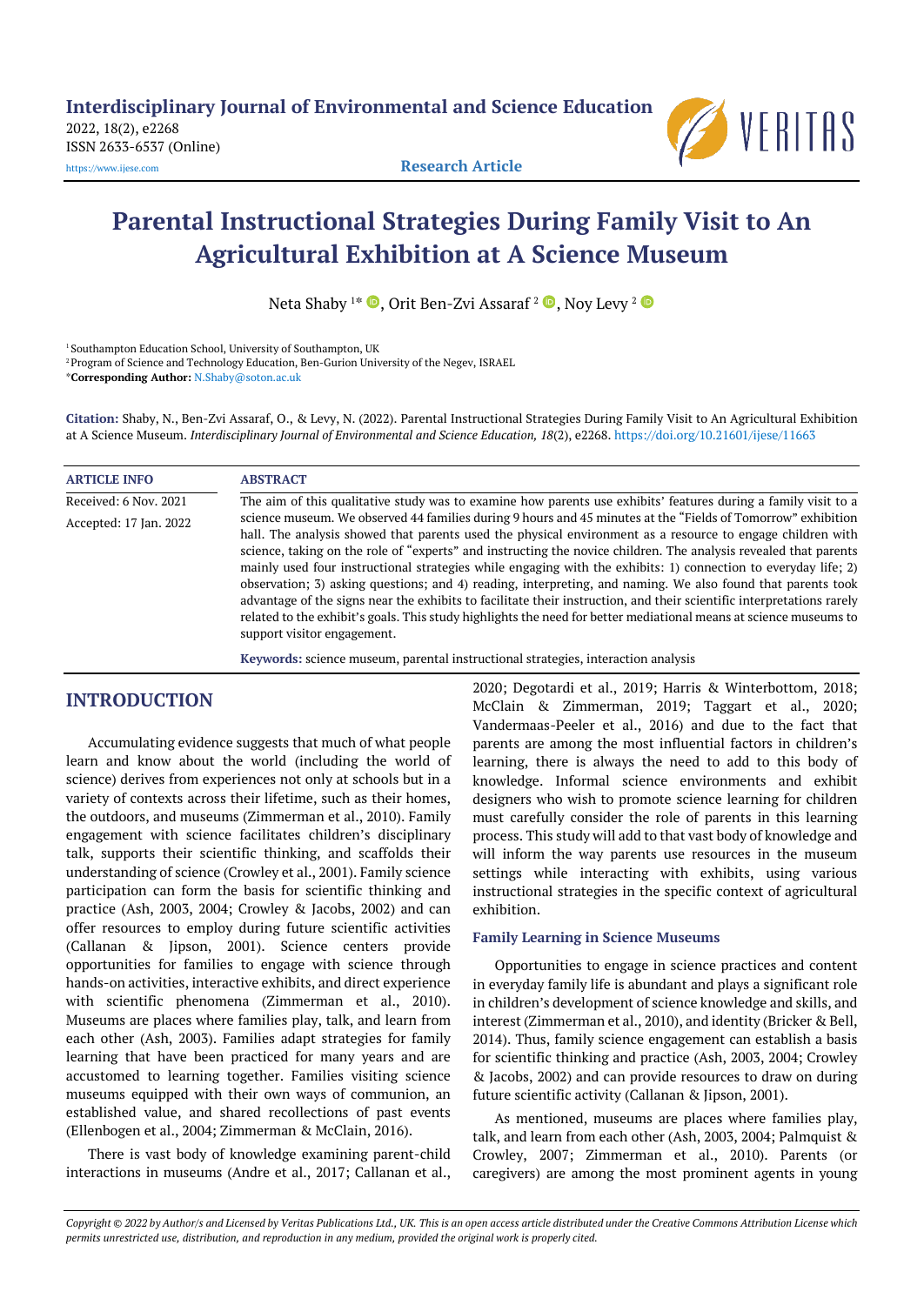children's learning and development (NRC, 2000). Through engagement in everyday settings and designed environments, children regularly learn about and engage with science (Callanan et al., 2007; Fender & Crowley, 2007). Parents support science learning directly, by scaffolding learning and modeling, and by supporting interest during science-related interactions (Fender & Crowley, 2007), and indirectly, by enabling science learning experiences and providing various resources (NRC, 2009). When exhibits design features include various access points, can accommodate multiple users, with multiple possible outcomes and contain content that is relevant to the visitors' prior knowledge and experiences, families are more likely to collaborate while engaging with exhibits and have related conversations about the scientific content (Harris & Winterbottom, 2018). When a social group such as a family—participate in a collaborative activity, that activity is informed by the individuals engaging with it, but it also reciprocally informs the individuals and the group (Harris & Winterbottom, 2018). Following this approach, learning takes place in a 'community of practice', which can include any group, including a family, that shares practices, related understandings, assumptions, goals and values, and ways of talking within and about them (Vedder-Weiss, 2017). When interacting with an exhibit, parents frequently direct their children's attention in subtle ways (Crowley et al., 2001; Jant et al., 2014). One way in which parents do this is through the personal connections that they make for the children bridging the activities in the museum to shared family stories and to the children's prior experiences and/or knowledge (McClain & Zimmerman, 2014; Zimmerman et al., 2010).

Families adapt strategies for family learning that have been practiced for many years and are accustomed to learning together. Some studies have, therefore, focused on the way family dynamics play out during the visit, for example, where parents can be a "bridge" or "barrier" to the child's engagement with the content of the exhibit (Willard et al., 2019). Zimmerman et al. (2010) found three social practices that parents employed to facilitate interest during a visit to a science center:

- 1. Support existing interests through gesture and conversations to the exhibits;
- 2. Make observations and read museum signage or encourage youth to read and observe; and
- 3. Evoke and support familiar social practices in the museum.

This study also found that cultural tools (e.g., scientific equipment) and technology (e.g., mobile technologies) promote family interactions and conversations.

Riedinger and Taylor (2019) suggested that parents encourage children's scientific thinking by prompting explanations, modeling how to use evidence and demonstrate how to compare between types of evidence. Other researchers have also observed parents modeling and using inquiry skills to facilitate conversations with their children in science museums (Andre et al., 2017; Degotardi et al., 2019). For instance, Crowley et al. (2001) show that in a study of 91 families (children aged 4 to 8 years old) interacting with a zoetrope in a children's museum, parents facilitated their children's scientific thinking by advising their selection of

relevant evidence, thus helping them to create evidence and offer explanations.

Many researchers have shown that parents take on the role of a teacher when visiting various "designed informal learning environments" such as museums, botanical gardens, aquariums, and zoos (Ash, 2003, 2004; Crowley et al., 2001; Ellenbogen et al., 2004; Zimmerman et al., 2010). In their study at a science museum, Szechter and Carey (2009) show that parents commonly engaged in "learning talk" (i.e., describing evidence, giving direction, providing explanations, connecting to past experiences, and making predictions) more often than the children, while children initiate interactions with exhibits and manipulated exhibit components more than parents. Parents often use 'learning-talk' as a strategy to promote engagement when children notice something. They ask questions to draw a child's attention to scientific content and processes and to elicit what the child already understands (Ash, 2004), parents also read explanatory text out-loud to prolong engagement (Diamond, 1986), they ask informationseeking questions, followed by rhetorical or didactic questions (Taggart et al., 2020). Thus, this research aims to shed light on the form of instructional strategies used by parents while interacting with exhibits during a free-choice family visit to an agricultural exhibition at a science museum.

# **THE EXHIBITION HALL–"FIELDS OF TOMORROW"**

This research was conducted at the Bloomfield Science Museum in Jerusalem, which is an interactive science museum with versatile exhibitions. The study focused on the "Fields of Tomorrow" exhibition, which presents the scientific background to the issue of global and regional sustainability in agriculture, focusing on research and innovations that have been developed in Israel and abroad for sustainability solutions.

**Figure 1** presents the layout of the exhibition and its goals, as they appear on the museum website.

## **Participants**

The science museum in Jerusalem serves the population of the city—Jews and Arabs; religious and secular; and various groups of visitors, such as school students on field trips, families, and tourists. This study was conducted by Hebrew speaking researchers and data was collected on Saturdays, since most family groups visit the museum on this day. Participants included 44 Hebrew speaking families*.* We chose to observe families who were visiting the exhibition for the first time, to ensure that all interactions were spontaneous and not a product of prior knowledge of the exhibition. For the purpose of this study, a family unit consists of at least one parent and at least one child.

As demonstrated in **Table 1**, the 44 families included 30 adult men (fathers and grandfathers), 39 adult women (mothers and grandmothers), 42 boys, and 33 girls. Age distribution is given in **Table 1**. Eight of 30 adult men and four of 39 adult women declared that their occupation was science related.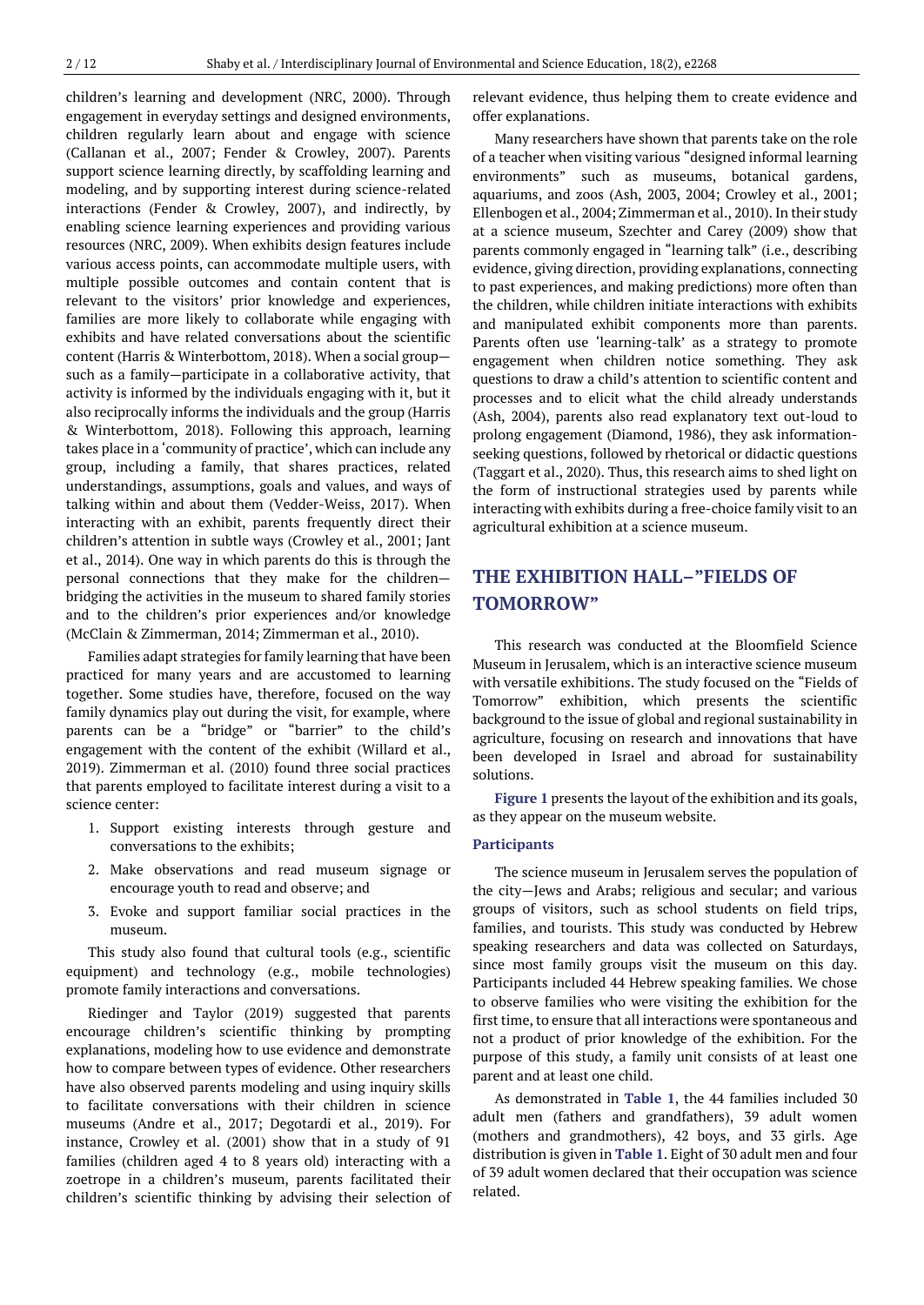

**Figure 1.** Exhibition layout and specified goals

**Table 1.** Participants of the study

| <b>Participants</b> | #   | Age distribution of kids | #  |
|---------------------|-----|--------------------------|----|
| Adult men           | 30  | $2 - 6$ years old        |    |
| Adult women         | 39  | $7 - 10$ years old       | 27 |
| <u>Boys</u>         | 42  | $11 - 14$ years old      |    |
| Girls               | 33  |                          |    |
| Total               | 144 |                          | 75 |

## **Data Collection**

This study used observation as the main tool for data collection. Three researchers collected the data on Saturdays, over the course of six months. Observations included audio recordings of participant speech (which was transcribed later) and field notes of physical activities such as operation of exhibits and gestures (specifically, pointing). Two researchers were present at all times during the observations. One researcher (the third author) was present during all observations, while the other two researchers (first and second authors) alternated.

One researcher approached one or both parents of Hebrewspeaking families at the entrance of the exhibition hall, next to the Vertical Wall asking,

## "Have you visited this exhibition before?"

Only families who were there for the first time were invited to participate in the study. Then, the study was explained to them. The participants were told that this study examines family-interactions during their visit inside the exhibition hall, while being followed around by a researcher audio recording their visit. Participants were ensured about their anonymity. After explaining the goal and data collection tool, participants were asked to give verbal consent to participate. Collecting the data started once we received the parents' permission to follow them and document their conversations and actions, and ended when the family left the exhibition hall. Overall, we observed 44 families during 09:44 hours, with an average of 13 minutes per family.

## **Data Analysis**

In this analysis we utilized an iterative process of grounded theory thematic analysis (Corbin & Strauss, 2008) in an inductive, ground-up process to characterize how families facilitated the use of resources during interactions with museum exhibits. This analysis was done in four stages by two researchers (first and second authors). During the first stage, the transcripts (including audio and field notes) were read in their entirety by the two researchers, to write down general impressions and memos. This initial analysis revealed that five of the exhibits, all located in the second area of the exhibition hall (see **Figure 1**), attracted more visitors. Therefore, in the second stage, we have performed data reduction and focused our in-depth analysis on those five specific exhibits (**Figure 2**). Data reduction allowed us to reveal the commonalities between those five exhibits, that were clearly more attractive to visitors.



**Legumes Table** 

**Wheat Exhibit** 



**Tomatoes Exhibit** 



# Snack column

**Figure 2.** The five exhibits in the study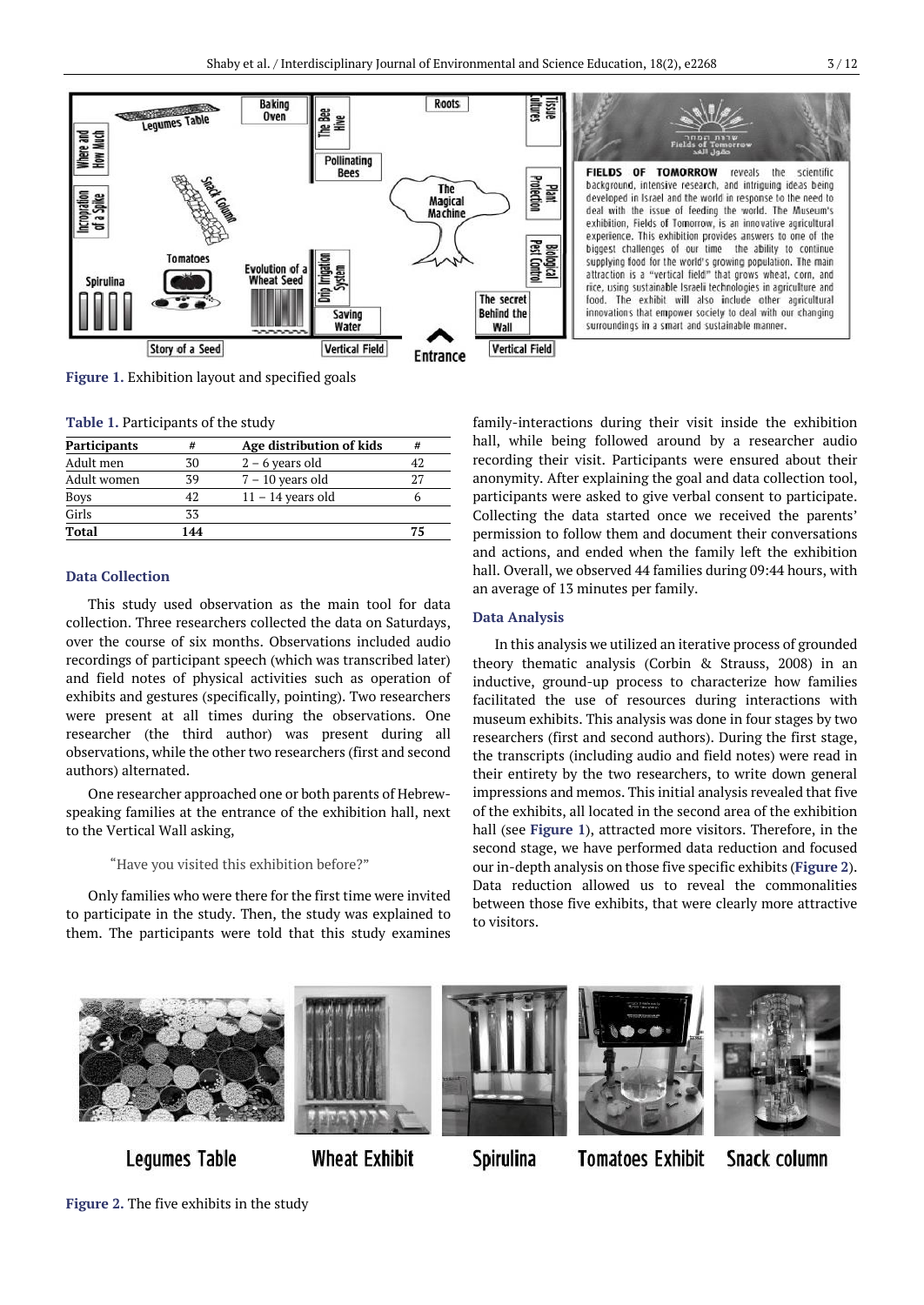#### **Table 2.** Descriptions of the five exhibits in the study

| <b>Exhibit</b> | Text that appears on sign                                                                                                              |
|----------------|----------------------------------------------------------------------------------------------------------------------------------------|
|                | The legume family                                                                                                                      |
|                | The legume family (Fabaceae) includes important food plants such as soy, beans, peas, fava beans, chickpeas, peanuts and more.         |
| Legumes        | This family also contains important fodder plants such as clover and alfalfa, as well as decorative and medicinal plants. Legume       |
| Table          | roots have symbiotic relationship with nitrogen-fixing bacteria in the soil. As a result, the protein content in legumes is high.      |
|                | The bacteria cause the roots to develop small bulbs that look like growths in the roots. These symbiotic relationships play an         |
|                | important ecological role by enriching the soil with nitrogen. The protein in legume seeds contains amino acids that                   |
|                | complement those found in cereal grains. Together they provide the 'full protein' required for human nutrition.                        |
|                | This exhibit does not have a physical sign next to it. The exhibit comprised of a screen with the following instructions:              |
| Tomatoes       | "In order to cultivate a certain tomato species, you will need two "parents". Scan the barcode on the five tomatoes inform of you      |
| Exhibit        | to reveal the traits of the potential parents of the new species."                                                                     |
|                | When scanning the barcode, information about color and shape appear on the screen. After trying to "match" two potential               |
|                | parents, additional information about shelf time, cross breeding, and gene mutation appears.                                           |
|                | Popcorn does not grow in supermarkets                                                                                                  |
|                | Peak at the products column and discover some of their plant sources.                                                                  |
|                | The processed foods we eat have a different appearance, composition and taste than natural source they are produced from.              |
| Snack          | Food processing is intended to turn the plant source into food that is tasty and easy to digest. Rice and wheat grains for example,    |
| Column         | can be eaten only after they have been processed in some way. Processing food also solves the need to preserve food for times of       |
|                | shortage, enables quick preparation of food etc.                                                                                       |
|                | Throughout the ages humanity has developed technological processes that improve our quality of life when it comes to                   |
|                | obtaining food, storing it and the varieties of food available. We need to remember that during food processing, some nutrient         |
|                | values might change, therefore, it is important to choose processed food that it to our liking but also benefit our health.            |
|                | <b>Improving wheat varieties</b>                                                                                                       |
| Evolution of   | How will the stalk withstand the winter winds? Combine the 'stems' with the 'ears' to get a grain-bearing plant that does not break in |
| a Wheat Seed   | the wind.                                                                                                                              |
| *Will be       | The ear of wheat is the inflorescence of the wheat plant. The ear grows atop a long stem that reaches a height of 1.20 meters.         |
| referred as    | Mankind developed varieties of wheat that contains many large kernels of grain, making the ear so heavy it caused the stalks to        |
| Wheat          | bend in strong winds and even break. This phenomenon is called Lodging. The lodging of stalks makes harvesting difficult, and          |
| Exhibit        | when the stalks touch the ground it causes the transfer of various diseases. In the 1960's scientists cultivated varieties of dwarf    |
|                | wheat that had shorter and thicker stems. This led to a significant increase in worldwide crop yields and is an important              |
|                | milestone of Green Revolution.                                                                                                         |
|                | Food of the future                                                                                                                     |
|                | Would you eat this green stuff??? The pipes before you contain water with Spirulina - blue-green algae (Cyanobacteria). As the         |
|                | amount of Spirulina in the container increases, the green color of the water becomes darker. Brownish water indicates that the         |
| Spirulina      | Spirulina has decomposed and is no longer reproducing.                                                                                 |
|                | Spirulina contains a large amount of full protein that has all the amino acids essential to the human body. It is defined as a         |
|                | Super Food - a term that refers to the amount and type of protein, fatty acids, vitamins and minerals found in the food.               |
|                | The UN food committee declared that Spirulina is the food of the future and NASA proposed using it as food on long-term space          |
|                | missions.                                                                                                                              |

**Table 2** provides the signage text that accompanied each exhibit in the museum. The exhibition layout is given in **Figure 1**, with relevant exhibits illustrated in detail, while the others are marked with a rectangle. In the third stage of analysis, we explored family interactions with the exhibits. During our inductive analysis, it appeared that parents' main interactions with exhibits were instructing their children about the exhibits, using various resources to do so. Therefore, through an iterative process we focused on parental strategies while analyzing family-interactions. In the fourth and last stage, we grouped together those instructional strategies and named them as our main categories.

Throughout the analysis, we attended to the four criteria of trustworthiness (Lincoln & Guba, 1985). To ensure the credibility and dependability two researchers created detailed descriptions of the transcriptions and field-notes. We addressed the confirmability by iterative analysis in which the analysis was done by the first author and reviewed by the second author. The first author wrote descriptions and examples for each category and sub-categories, those were reviewed by the second author for peer review to confirm whether the examples match the subcategories' descriptions and explanations. All disagreements were discussed until we achieved agreement among the researchers. To ensure transferability we provided "thick descriptions" of the research context to allow other museum researchers to assess whether data were transferable to their context (Lincoln & Guba, 1985).

# **RESULTS AND DISCUSSION**

Our first finding from the initial stage of analysis was that five specific exhibits located in the second area of the exhibition hall (see **Figure 2**) attracted all visitors. We counted the times the families approached all 20 exhibits in the hall. Overall, the 44 families approached various exhibits in the hall 219 times. We counted exhibits more than once if a family approached them more than one time. The five exhibits were approached 167 times altogether (76.3%), while the other 15 were approached 52 times altogether (23.7%). Therefore, we focused our in-depth analysis on those particular five exhibits.

Given the nature of our grounded theory-inductive analysis, parental instructional strategies emerged as key characteristic during family interactions with exhibits. Our analysis revealed four major parental instructional strategies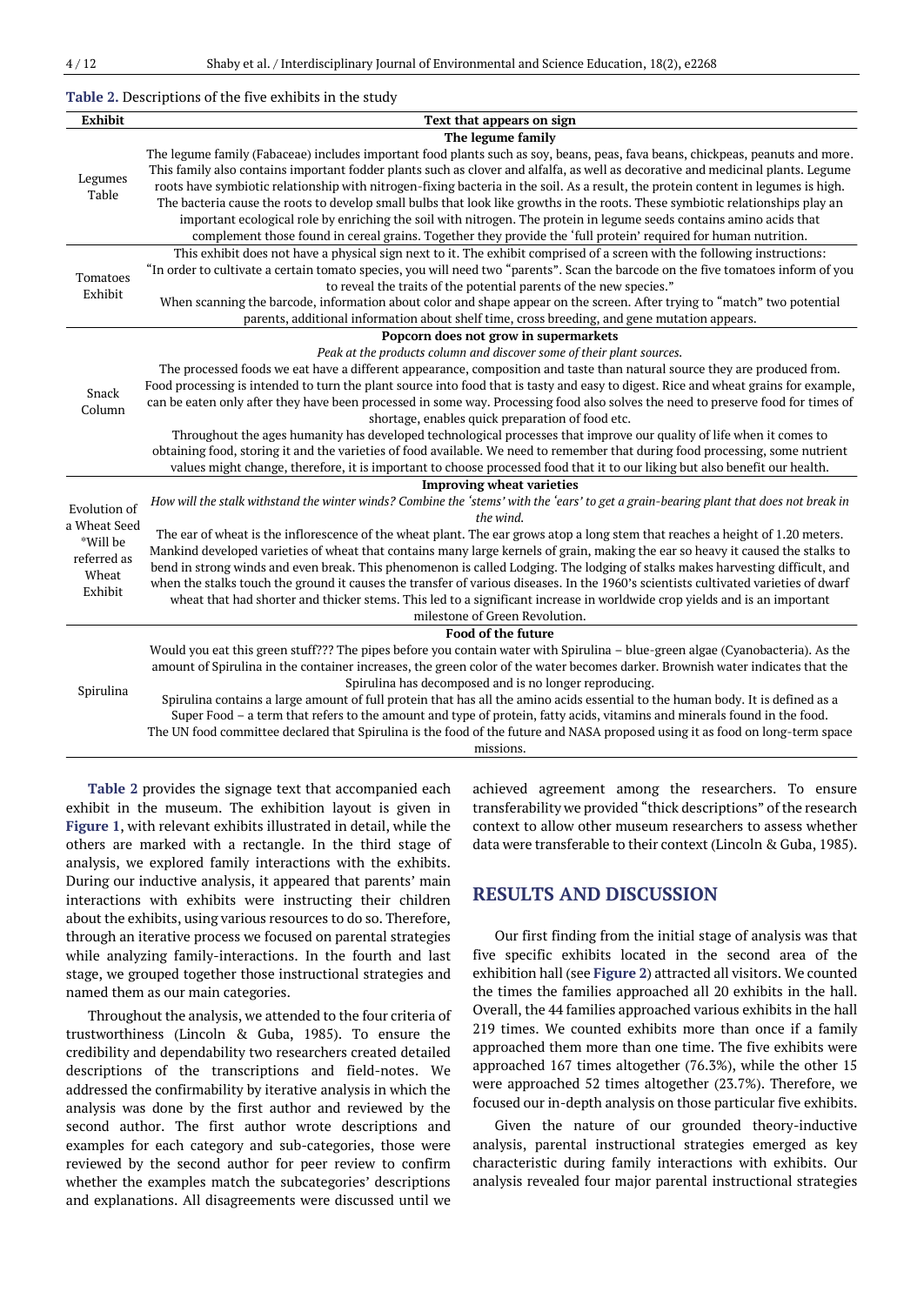#### **Table 3.** Parental instructional strategies

| <b>Parental instructional strategies</b> |                                   | <b>Percentage of families</b> | <b>Number of interactions</b>    |
|------------------------------------------|-----------------------------------|-------------------------------|----------------------------------|
| Connection to everyday life              |                                   | 45%                           | 84                               |
| Observation                              |                                   | 75%                           | 80                               |
| Asking questions                         |                                   | 73%                           | 68                               |
|                                          | Read the sign or the instructions | 84%                           | 120                              |
|                                          | Technical interpretation          | 86%                           | 98                               |
| Reading, interpreting, and naming        | Scientific interpretation         | 48%                           |                                  |
|                                          | Naming                            | 60%                           | 87                               |
|                                          |                                   | 44 families=100%              | <b>Total of 574 interactions</b> |

#### **Table 4.** Examples of parents' references to connections to everyday life

| Family<br># | <b>Family members</b> | Exhibit             | Example                                                                                     |
|-------------|-----------------------|---------------------|---------------------------------------------------------------------------------------------|
| 9           | Mom, Dad, & Nofar (6) | Legumes Table       | Mom: Do you remember what you did with this in kindergarten?                                |
|             |                       |                     | Nofar shakes her head no.                                                                   |
|             |                       |                     | Mom: You put it on damp cotton wool and made it sprout.                                     |
|             | Mom, Dad, Ilay (8.5), |                     | Mom to Ronnie: Ilay can't eat anything from here. Why?                                      |
| 15          | Amitay (7), & Ronnie  | Snack Column        | Ronnie: Because it's got gluten.                                                            |
|             | (3.5)                 |                     | Mom: That's right. He has celiac disease.                                                   |
| 22          | Mom & Oria $(7.5)$    | <b>Snack Column</b> | Mom: Here, it's about Bamba [an Israeli snack product]. Maybe we can learn about            |
|             |                       |                     | allergens and see why you can't eat Bamba and sesame. I hope next time we go to the         |
|             |                       |                     | doctor, he'll tell us that you can eat sesame and you'll be able taste tahini and halva and |
|             |                       |                     | see how yummy they are.                                                                     |
| 42          | Mom & Nitsan $(4.5)$  | Tomatoes Exhibit    | Mom: Come and look. Have you ever seen a yellow tomato?                                     |
|             |                       |                     | Nitsan: No, I've never seen a yellow tomato.                                                |
|             |                       |                     | Mom: And green. See how many kinds. We'll go to the market on Friday and look for all       |
|             |                       |                     | these special tomatoes, okay?                                                               |
|             |                       |                     |                                                                                             |

during free-choice family exploration of the Fields of Tomorrow exhibition hall:

- 1. connection to everyday life;
- 2. observation;
- 3. asking questions; and
- 4. reading, interpreting, and naming.

**Table 3** demonstrates the distribution of these instructional strategies, which will be explained in the forthcoming sections. Regarding the instructional strategies adopted, we found no notable differences between parents in a science-related occupation and parents in a non-sciencerelated occupation.

#### **Connection to Everyday Life**

Interestingly, in the current study, most families approached the food related exhibits. The findings show that family interactions were characterized by connecting to previous experiences related to their lives. Connection to everyday life was used as an instructional strategy by 45% of the families, 84 times. To illustrate, one mother tried to engage her daughter with the exhibit by saying,

"This is something you really like,"

trying to catch the child's attention by creating interest or curiosity, to which the daughter responded positively by approaching and engaging with the exhibit. While engaging with the exhibits, families shared memories, facts, and acquaintance with types of food, in a unique and personal way (see **Table 4**).

Overall, we found that the Wheat exhibit prompted the most references to a connection to everyday life, especially with younger children (under 6 years old). For example, parents often reminded children that flour is produced from wheat and that bread is made from flour, a process that some of the children were familiar with from pre-school. The parents reminded the children about the *Challah* bread (traditional Jewish bread) they eat (or ate) every Friday during the *Kabbalat Shabbat* ceremony at their pre-school. Thus, the parents not only raised awareness of an everyday experience of eating bread, they also made it relevant to a specific ritual that Jewish Israeli pre-school children usually anticipate and enjoy. Here, the parents provided a casual explanation that was not necessarily promoted by the features of the exhibit (neither bread nor *Challah* appeared in the exhibit). **Table 4** presents examples of connections parents made to everyday life.

During the interactions, parents mediated their children's engagement with their surroundings by offering simple explanations and connecting back to previous experiences (e.g., Ellenbogen et al., 2004; Zimmerman & McClain, 2016). The topic of food provided families various opportunities to use past experience from various settings such as home, the supermarket, television, and pre-school. For example, at the Tomatoes exhibit, one mother used the child's experience from the supermarket to explain how to use the exhibit and get information about tomatoes. Scholars have found that conversations about past experiences help young children organize and structure information in memory (Leichtman et al, 2017). Degotardi et al. (2019) found that children's learning deepens when their engagement involves opportunities to connect new information with existing knowledge. Pagano et al. (2020) noted that the procedure of "reminiscing" on shared past events is a way of engaging in reflection that is common within families following visits to informal settings such as museums.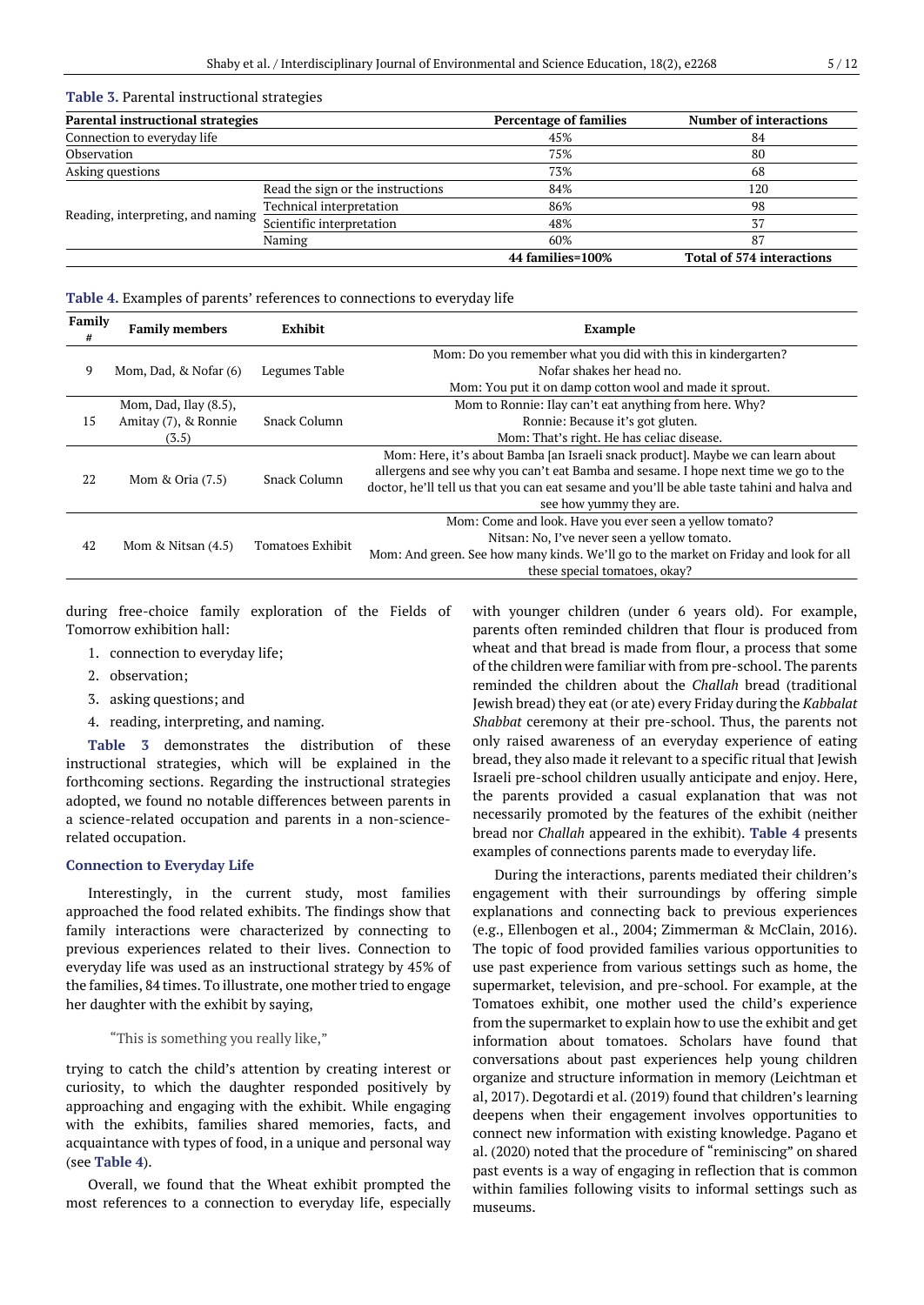## **Observation**

As evident from the examples in **Table 4**, parents used the exhibit as a resource and drew their children's attention to specific components of it to promote further engagement with the exhibit. We found that 75% of families directed their children's observation 80 times overall. Most instances consisted of very simple instructions directing the children to observe something, such as "Look at this," with or without a physical gesture (i.e., pointing).

## *Example: Observation strategy: Family #35, Mom & Shahar (4.5 years old), Spirulina Exhibit*

Mom:

"Look at this green stuff (spirulina). Would you eat it?"

Shahar shakes her head no.

Mom:

"It says here that each tube has different amounts [of spirulina]. Let's take a look."

Mom and Shahar take a close look at the tubes, comparing the amount of algae in each one.

In this example, the family observed the exhibit itself to identify the phenomenon. In some cases, the phenomenon did not appear directly in the exhibit, and the children had to hypothesize and predict the phenomenon. For example, one father instructed his child,

> "Look at the wheat seeds. What happens when we water them?"

In the exhibit, the seeds are laid out on a table, and above the table is a display of full-grown wheat plants (see **Figure 2**). Here, the parent used observation and prediction as a strategy for engaging his child to complete "the missing part", combining the resources the exhibit provided with previous knowledge resources.

Children observe the world around them every day, helping them to make sense of natural phenomenon, in a way that might sometimes be similar to scientific observations, however, children still require training to become 'scientific observers', a process that involves negotiating between disciplinary knowledge, theory, and practice(Eberbach & Crowley, 2017). For example, Eberbach and Crowley (2017) have shown how parents helped children to make the transition from just *seeing* the natural world to scientifically observing nature, by pollinating plants during visit to botanical gardens. In our study, parents tried to mediate children's observation skills, usually by guiding them with questions.

#### **Asking Questions**

Studies examining family engagement at museums have found that when parents use elaborative questioning strategies, this generates positive outcomes for children's engagement and learning (Jant et al., 2014; Vandermaas-Peeler et al., 2016). Furthermore, Ash (2004) explored parental questions at dioramas, revealing that parents use a variety of strategies that invite children to co-construct meaning. We found that almost all the interactions in this study involved question-asking. Overall, in all the observed interactions, parents asked 216 questions. We counted 68 interactions, by 73% of the families, consisting of more than one question asked in a row (ping-pong). Research on parent-child engagement in a museum setting suggests that visiting museum exhibits accompanied a parent might influence children in various ways; for example, parents often foster children's exploration, draw analogies, and engage children in explanatory conversation that benefits their understanding of science-related concepts (Leichtman et al., 2017).

We found that parents asked their children different kinds of questions. Most were very short prompting questions, such as "What is this?" or "What do you see here?" or "How does this work?" Most often, parents asked a question and did not wait for an answer (rhetorical question); at times parents even asked and answered a question in the same breath.

When younger children were involved, parents tended to ask questions that entailed practicing counting ("How many do you see here?") or identifying colors ("What color is this?") or shapes ("What is this shape?"). Sometimes parents' questions also required practicing comparing shapes ("This is round and this is…?") or giving examples of shapes or colors ("Is this tomato round?" "Are the coffee beans brown?"). However, on rare occasions and usually with older children (older than 6 years), parents asked more in-depth questions and waited for the children to respond, such as "Let's see, what does the research say about this?" or "Should we try? Can we make it bounce back?" or "Do you know the difference between wholewheat flour and white flour?"

The analysis shows that in the majority of families, overall, the parents were those who asked the questions. Only in a very few families did the children pose questions, and they were often very simplistic questions, such as "What is this?" or "What do we do here?" This in lines with others reporting on parents who ask WH-questions (e.g., where, why, when, who etc.) and associate the activities during the museum visit with children's past experiences and knowledge, which, in turn, demonstrate better understanding and memory of the visit than children whose parents do not engage with those practices (Benjamin et al., 2010; Haden et al., 2014).

However, in our study, parents used short, sometimes rhetorical questions (e.g., Taggart et al., 2020), mostly directing children's attention to the exhibit, but not necessarily co-constructing meaning. Scientific sense-making, which is considered by most as the primary learning process in informal settings (Ash, 2004; McClain & Zimmerman, 2014; Zimmerman et al., 2010) was scarce in our study.

## **Reading, Interpreting, and Naming**

We found that the instructional strategies of reading, interpreting, and naming were usually used in tandem (although not always). Overall, all families used those strategies (100%), 342 times during our observations. Typically, when a family approached an exhibit one of the parents (usually the mother) read aloud the sign or instructions and interpreted them for the children, providing a technical or scientific explanation (see distribution in **Table 3**). After reading and interpreting the instructions in the sign,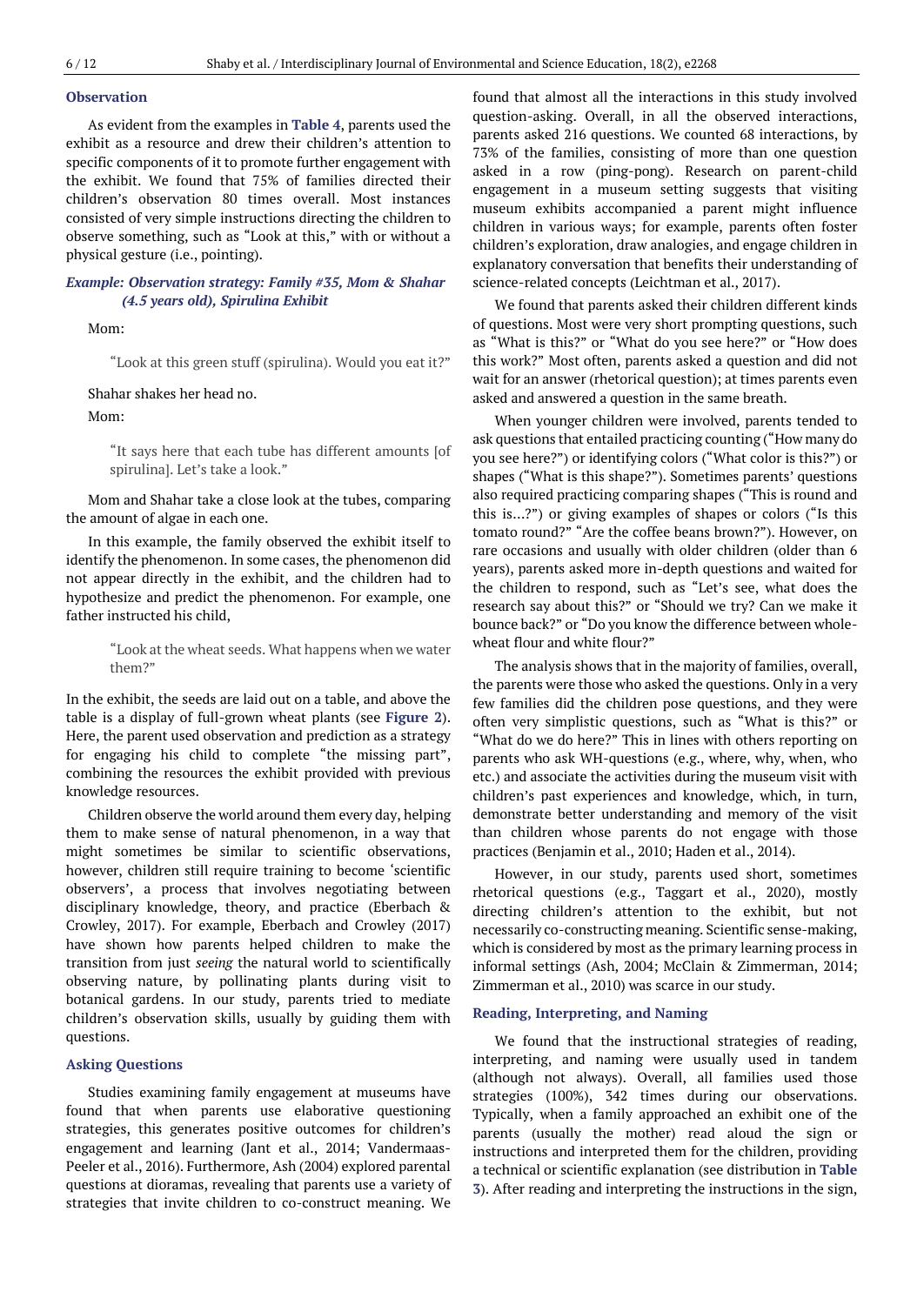#### **Table 5.** Examples of parents' uses of the interpretation strategy

| Family<br># | <b>Family members</b>                                     | Exhibit           | <b>Example</b>                                                                                   |
|-------------|-----------------------------------------------------------|-------------------|--------------------------------------------------------------------------------------------------|
| 11          | Mom, Grandma,<br>Grandpa, Maya (10), &<br>Amit $(4)$      | Snack Column      | Mom: We can see things made of cocoa.                                                            |
|             |                                                           |                   | Grandpa to Maya: Do you know where we can find cocoa beans?                                      |
|             |                                                           |                   | Maya shakes her head no.                                                                         |
|             |                                                           |                   | Grandpa: Cocoa trees grow in Mexico.                                                             |
| 17          | Mom & Tomer (8)                                           |                   | Mom: Today we have snacks that contain spirulina. Do you want me to buy it for you?              |
|             |                                                           | Spirulina Exhibit | It's very healthy. It's got lots of protein. It's the food of the future, a super food. You will |
|             |                                                           |                   | eat it in the future.                                                                            |
| 18          | Mom, Dad, Yonatan<br>$(8)$ , Yakir $(4)$ , & an<br>infant | Tomatoes Exhibit  | Mom to Yonatan: You scan it like at the supermarket.                                             |
|             |                                                           |                   | Yonatan scans the tomatoes.                                                                      |
|             |                                                           |                   | Mom: Great! But you need to read what it says – they [the sign] tell you who the parents         |
|             |                                                           |                   | are. This [tomato] is red. [It means] a short shelf-life. We need two parents, one with a        |
|             |                                                           |                   | long shelf-life and one with a short shelf-life. If we have two [parents] with a short shelf-    |
|             |                                                           |                   | life, it [the tomato] will go bad.                                                               |

the parent(s) would name different objects in the exhibit (such as different kinds of legumes).

## *Example: Family #23, Mom & Mor (11 years old), Tomatoes Exhibit*

Mom reads aloud the sign near the Tomatoes Exhibit, instructing Mor,

"You need to scan the barcode."

Mor scans the barcode, and Mom continues to read the sign out loud:

> "… to prolong shelf-life, scientists use genetic engineering … create mutations … Do you know what mutations are?"

Mor:

"You tell me."

## Mom:

"It's when you have a gene that develops in the wrong way."

In this example, the mother used the sign as a resource and read it aloud so that the child would hear what the sign said and gave her technical interpretations of what to do (scan the barcode). She then used a question (another form of the strategy) to explain the scientific content that appears on the sign (mutations). **Table 5** presents additional examples of parents' uses of the interpretation strategy.

We also found that parents with children 7 years of age and older (second grade and up) tended to encourage their children to read the signs themselves and used the exhibits as a resource to facilitate practicing reading (performed 18 times by 23% of the families).

With some of the exhibits, naming played a big role in the family interactions. In the interactions at the Spirulina, Tomatoes, and Wheat exhibits, no further naming was observed after the initial naming: "This is spirulina." or "That is wheat." In contrast, at the Legumes Table and Snack Column exhibits, naming was at the center of all interactions.

#### *Example: Family #2, Mom, Dad, & Eden (6 years old), Legumes Table*

Dad:

"Look at all the seeds you see here!"

He takes Eden by the hand to the Legumes Table. Mom:

"They are called legumes."

Dad:

"Chickpeas [points], lentils [points], beans [points], peanuts [points]. I do not know what those are. Flat beans [points], red lentils [points]. There are some here that I do not recognize."

The naming strategy represented in this example was observed frequently at the Legumes Table. Some parents named the legumes and pointed them out to their children; some asked the children to name what they recognized. Similar interactions were identified at the Snack Column, but often involved another strategy as well: parents would ask their children to name a particular ingredient and then state the kind of food containing that ingredient.

## *Example: Family #7, Mom, Dad, & Odel (5 years old), Snack Column*

The family approaches the Snack Column exhibit. Dad:

"Odel, do you know what they are telling you here [referring to the sign]? That all those things are made with tahini."

## Mom:

"It says that the main ingredient in tahini is sesame seeds. Do you know what else is made from sesame seeds?"

### Odel does not respond.

#### Mom:

"Halva."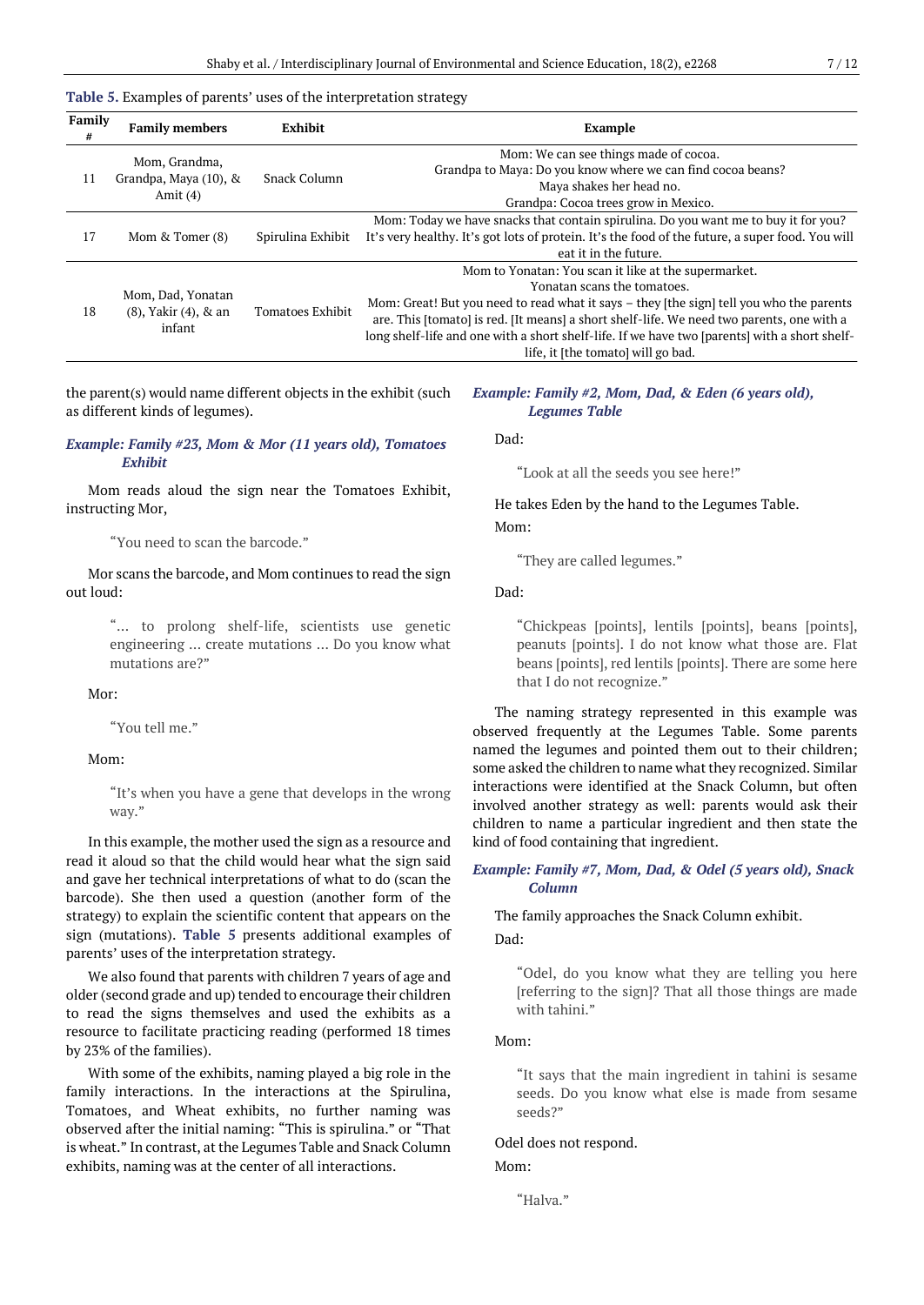#### Mom:

"Odel, let's check what the main ingredient in cereal is. That's something you really like…"

## Odel:

"Chocolate?"

#### Mom laughs:

"No, it's yellow. What yellow things do you like to eat?"

## Odel:

"Corn!"

## Mom:

"That's right! Cereal is made from corn. You know what else is made from corn?"

#### Odel does not respond.

Mom:

"Bamba [an Israeli snack product]."

Dad:

"Bamba is made from peanuts."

Mom and Dad debate for a moment about what Bamba is made from and then go and check the ingredients list **[**on the back of the snack packet**]**.

Mom:

"Bamba is made from peanuts and corn."

This example also includes the use of question-asking and connection to everyday life.

The four described strategies emerged as dominant in the observations we analyzed, but some families clearly used other strategies as well. A few parents used songs to engage their children with the exhibit or played games (for example, a game of finding as many snacks containing peanuts). At two specific exhibits—the Spirulina Exhibit and the Roots Exhibit (a nonfood related exhibit)—some parents used the feeling of disgust to prompt their children's engagement with the exhibit. Here, the parents understood the intention of the exhibit designers (to trigger a feeling of disgust) and used it in the interaction with the children, who as expected, mostly reacted verbally with "Yuck!"

Overall, parents were found to engage in sense-making with their children, while providing scientific interpretations of the exhibits (48% of families explained the scientific content, overall, 37 times), this is supported by other research that found similar interactions (Crowley et al., 2001; Fender & Crowley, 2007; Jant et al., 2014; Riedinger & Taylor, 2019; Zimmerman et al., 2010). However, even when the scientific explanation was provided during our observations, it was usually short and superficial, and sometimes incorrect scientific explanations. It would be interesting to explore if those spontaneous explanations effect children's understanding, as was reported by Fender and Crowley (2007). In addition, the sense-making was usually not directly aligned with the scientific content of the exhibits. For example, in the Snack Column exhibit, the goal was to introduce the ingredients in snacks, mainly plant products (e.g., wheat and corn) and highlight the relationship between those and other food groups (e.g., carbohydrates). Interestingly, although the parents focused on more familiar concepts, using strategies such as naming and asking questions, the selected previous experience was that of eating cornflakes as a favorite meal, rather than of the intended scientific content of the exhibit (i.e., to emphasize the relationship between food groups). One might ask if there is a benefit to non-scientific participation while exploring scientific phenomena. Such non-scientific participation of family engagement in artifact exploration was also found by Zimmerman and McClain (2014a, 2014b) and Zimmerman et al. (2013), who investigated family social interactions on a nature trail. In their research, families were given various artifacts such as, magnifying glasses, bug boxes, and binoculars to use (if they wish to) during a hike. Their findings suggest that nearly half the times families used the magnifying glass for non-scientific, or leisure use, they also found that the conversations around the exploration were unrelated to science topics.

This phenomenon was similarly prominent at the Wheat exhibit: As implied by the name of the exhibition—Fields of Tomorrow—the exhibits' intended focus is agriculture and human engineering of plants to meet the food needs of Earth's growing human population. Yet only one parent in our sample referred to that scientific content:

## *Example: Family #37, Mom, Dad, & three sons (7, 5, & 2 years old), Wheat Exhibit*

#### Dad explains to the older boys:

"We have here two types of wheat – one with a short stalk and one with a longer one. The longer one bends in the wind, and this makes it difficult to harvest. So, scientists engineered the plant to make the stalk shorter so it will be easier to harvest."

This example was unique in that it contained both a scientific explanation and correlated with the exhibit's goal. All other parents only talked about the fact that we make bread from wheat.

A few of the parents noticed some of this misalignment during their visit. For example, one mother (Family #16) stated,

> "They [the museum] could have provided the parents with more explanations. I don't know everything, so I can't explain it to the kids."

## **CONCLUSIONS**

The aim of this study was to examine how parents use exhibits' features during a family visit around exhibits at a science museum. First, we found that the food-related exhibits attracted more visitors than other exhibits. Second, parents use the physical environment (mainly signs) as a resource to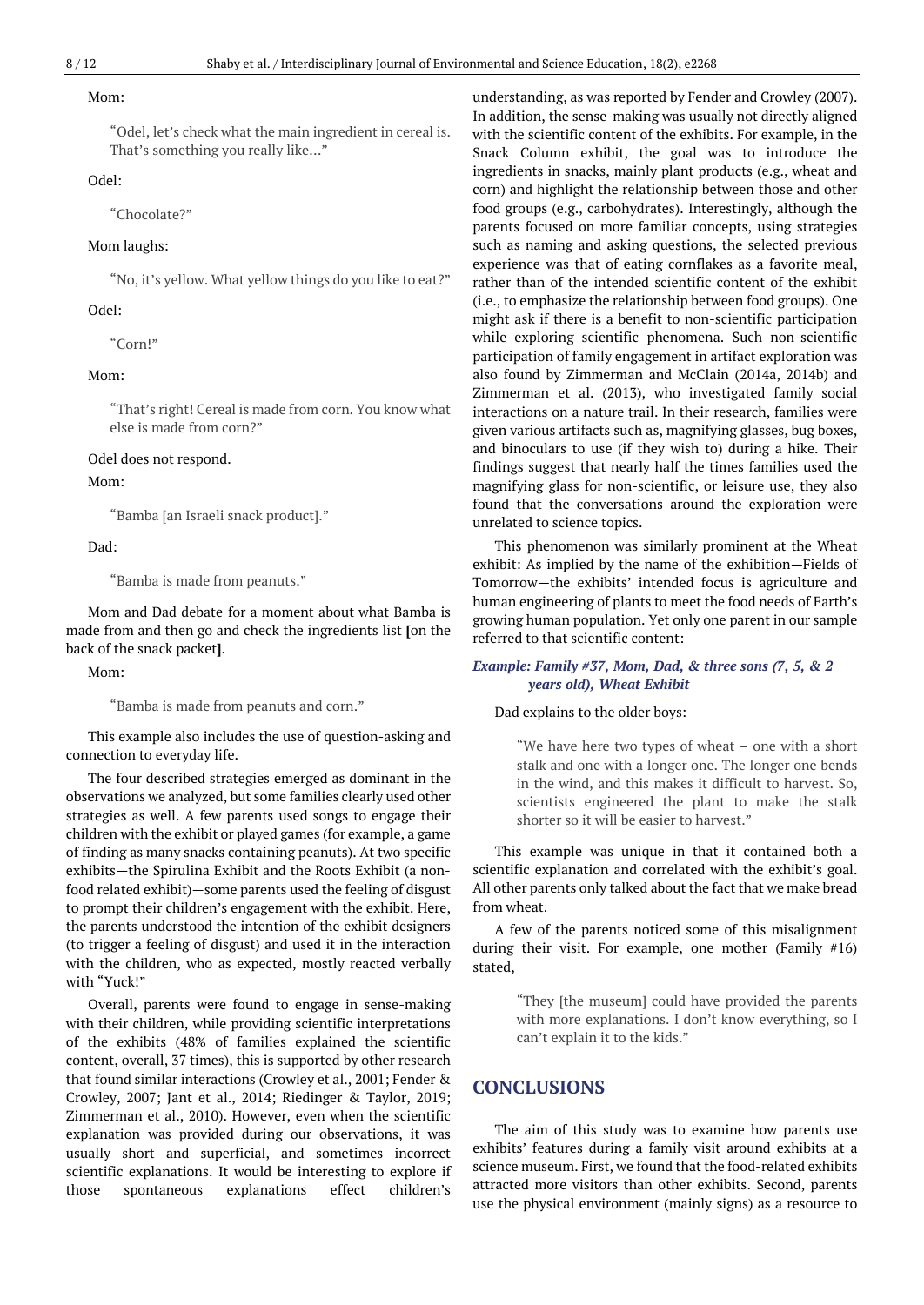engage their children with science, taking on the role of "experts" and instructing the novice children (e.g., Ash, 2004; Crowley et al., 2001). Parents used four main instructional strategies while interacting with the exhibits. Reading the signs and providing technical explanations regarding the operation of the exhibits were the most prevalent strategies. This study supports the notion that parent-child interactions and parents' instructions serve as an important facilitator in shaping children's learning experiences (Ash, 2003, 2004; Zimmerman et al., 2010).

In our study, parents mainly used one of the exhibit's features, the signs, in their instructions. Apparently, parents adhere to what they know, employing the same instructional strategies that they use in other settings (e.g., at home), using the museum signage as a resource to repeat a familiar parentchild engagement, such as reading and asking questions. However, in this research, parents used short, sometimes rhetorical questions (e.g., Taggart et al., 2020), mostly directing children's attention to the exhibit, but not necessarily co-constructing meaning. Parents read the signs aloud to their children (e.g., Diamond, 1986), most often with no elaboration on the parents' part. This raises a question regarding the purpose of the signage at museum exhibits if visitors do not seem to know how to effectively use the resource. Furthermore, parents use simple questions and noticing strategies, as they are accustomed to these strategies. The museum offered no instructions on how to mediate the exploration or the content, perhaps presuming that parents should be familiar with mediation strategies without any explicit guidance on the museum's part.

In our study, parents often provided more technical explanations regarding the operation of the exhibits to their children, and only sometimes interpreted the scientific content, engaging in scientific sense-making. As previously mentioned, Szechter and Carey (2009) found that in a science museum parents tended to engage in "learning talk" more than children. Similarly, in this study we found that parents mainly provide explanations and connect to past experiences, but do not describe evidence or make predictions (Szechter & Carey, 2009). In order to achieve more profound engagement, as others have demonstrated, museums should adopt a variety of strategies to equip parents with more suitable mediational means.

Our study has shown that when an exhibit has features that can capture the attention and raise curiosity of visitors, it has the potential to be attractive and stimulating for both children and adults. The importance of this study lies in the considerable potential possessed by food related exhibits in capturing visitors' attention. Although museum staff strive to design interactive exhibits to do so, our study has revealed that even non-interactive exhibits (such as the Legume Table and the Snack Column) attract visitors, presumably due to their connection to the visitors' lives. However, this study points out a misalignment between the exhibition goals and the expected engagement of the visitors. Although very attractive, the exhibits in our study were unsuccessful in their attempt to engage families around the intended socio-political content of the exhibition (global and regional sustainability in agriculture). Exhibit design plays a significant role in drawing visitors' attention (Shaby et al., 2017), but museum staff needs to keep the exhibition goal in mind, as we discuss in the next section.

## **Implications**

While designing exhibits or creating educational activities in informal science environment, educators should consider and support the role of parents (and caregivers) in the learning process (NRC, 2009). Given that museum settings provide families with rich science learning opportunities, we argue that more attention should be paid towards how families use resources to engage in scientific sense-making. From the museum's perspective, the scientific engagement should be related to the goals of the exhibits, as the museum educators and exhibit designers view them (Shaby et al., 2016).

Our study revealed numerous such missed opportunities, most prominently at the Snack Column exhibit. The sociopolitical goal of that exhibit is to demonstrate that most of the ingredients in snacks are plant-based (sesame seeds, peanuts, corn, etc.), with emphasis on the food groups each ingredient belongs to (protein, carbohydrates, fats, etc.) in order to highlight the need for more sustainable agricultural solutions for growing plants. However, parents tended to prompt engagement regarding only one type of ingredient comprising a snack (e.g., peanuts) and comparing it with other foods that have that same ingredient (e.g., Bamba and peanut butter). Museum staff must provide more explicit mediational means, such as signs, to promote scientific sense-making that is aligned with the exhibit's goal.

Informal environments should prompt and support visitors while interpreting their learning experiences considering relevant prior knowledge, experiences, and their interests. Though the design of some of the exhibits in our study may take this into account, based on the interactions we observed, it seems that the connection to the visitors' lives were unclear and somehow abstract. For example, at the Spirulina exhibit, which is meant to demonstrate superfoods, a child we observed did not respond to his parent's explanations, despite the parent's attempt to conceptualize the message for the child ("You will eat it in the future"). The parent did not mention "why" the child would eat this in the future, even though the threat of food security for the growing population on earth is one of the exhibition's goals. One strategy that could be used by the museum is to run a pilot of the exhibits to observe visitors' interactions and draw from how the visitors relate to the exhibits. For example, we observed that for many parents the Wheat exhibit evoked recollections about *Challah* bread, or they sang familiar songs about wheat. The museum could use those examples as prompts on the exhibit signs, to engage visitors in a way that relates better to their lives. In a pilot study, families could be interviewed as well about their experiences in the exhibitions hall and could be reminded of specific interactions they had (such as singing a song) to explore further their views of various exhibits and best ways to interact with it, in their opinion.

Our main recommendation is to provide parents with more explicit mediational means that connect closely to the exhibit/exhibition goal. One mother commented on this issue to one of the researchers saying: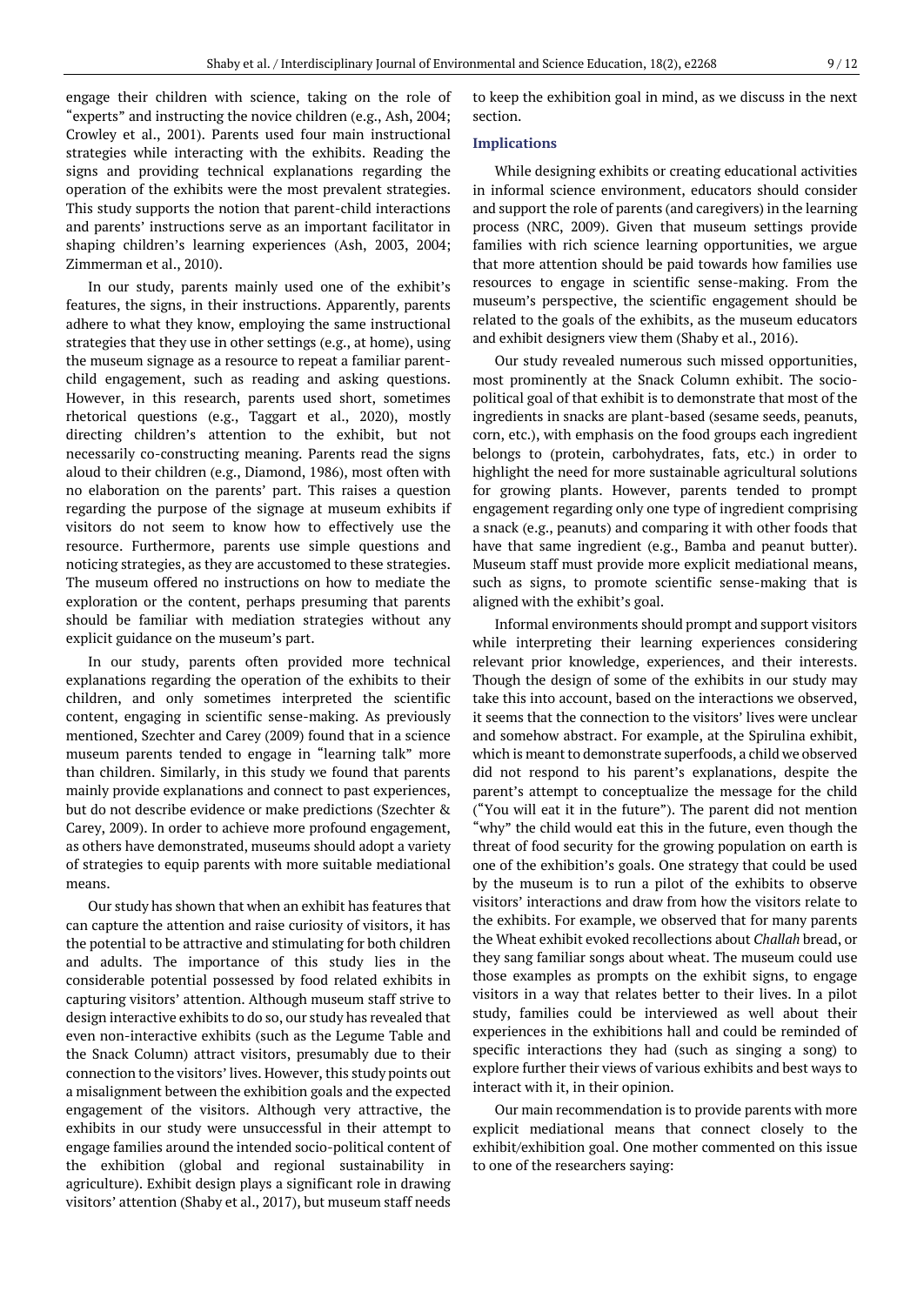"They [the museum] could have explained it [the exhibit] better to the parents. I do not know what to do here and I do not know what I need to explain to my child."

The need for better mediational means in informal environments (not only science museums) is the outcome of many studies. McClain and Zimmerman (2019) suggested that a more structured learning environment can support opportunities for conversations between family members to promote connections between the scientific phenomena in the learning environment and the family past shared experiences. Furthermore, Harris and Winterbottom (2018) showed how family learning can be developed during a facilitated workshop to spark scientific talk between family members and encourage an inquiry-based approach. Povis and Crowley (2015) found that activities as simple as exploring dioramas with torches can increase the levels of parent-child joint attention around an object, that leads to increased engagement in learning talk about that object. Furthermore, Gutwill and Allen (2010) as well as Allen and Gutwill (2009) developed inquiry games for family that improved certain inquiry practices, compared to control group (that did not experience that specific design element). Similarly, the Skyscraper Challenge area of the Chicago Children's Museum's Skyline exhibit was designed to enhance family interactions in a STEM-related exhibit. This research observed families from diverse backgrounds addressing the fact that parents can also vary in their instructional behaviors with their children, including the concepts they talk about, the level of their instruction, and the amount and valence of feedback provided to their children (Haden et al, 2014). Since the main resource used by parents is the museum signage, Gutwill and Dancstep (2017) suggest, for example, using flip-labels to encourage question-asking that can promote visitors metacognitive talk while engaging with those exhibits.

Another way of looking at this misalignment between the exhibit goal and visitor engagement is to make the exhibit goals more relevant to the non-expert audiences' prior knowledge, motivation, and needs, in addition to labelling texts that are related directly to the exhibit artifacts and elements. Furthermore, museums can design exhibitions that have clear and meaningful big ideas; capture affordances and best practices; and use prototyping during the design process to adjust the interpretive strategies.

#### **Limitations and Future Research**

In this research we did not interview the museum staff and relied on the signage to inform us about the goals of the exhibits, future studies should take the museum educators views on the interaction as well. This study used observations and our findings derived from behavioral analysis of the visitors. Further, we only took field-notes and did not video record the engagement. Therefore, we can only claim that the visitor talk did not consist of scientific sense-making, but we lack further exploration regarding thoughts about science that could be revealed in interviews. Furthermore, in this research we focused our analysis on the parents. Additional analysis on the children's responses, addressing the following for example:

- 1. Did the children direct their attention as their parents suggested?
- 2. How long did the children observe the exhibit?
- 3. Do older children have more patience and interest in observing the exhibit?

This can inform museum educators on more efficient responses in expanding children's attention. Another limitation of only taking field-notes is the lack of access to insights from body engagement in the interactions. To capture a fuller picture of the experience, we recommend that a future research include video recordings and interviews with visitors. In this study we collected data on Saturdays, a day in which some groups of the population will not engage in such recreational activities (such as Shabbat observer Jews). Therefore, we suggest exploring additional visitor groups from diverse cultural sectors of the population to examine how various communities of practice respond to socio-political goals of the exhibits and whether they utilize the exhibits' features in culturally different manners.

**Author contributions:** All co-authors have involved in all stages of this study while preparing the final version. They all agree with the results and conclusions.

**Funding:** No external funding is received for this article.

**Declaration of interest:** The authors declare that they have no competing interests.

**Ethics approval and consent to participate:** Not applicable.

**Availability of data and materials:** All data generated or analyzed during this study are available for sharing when appropriate request is directed to corresponding author.

## **REFERENCES**

- Allen, S., & Gutwill, J. P. (2009). Creating a program to deepen family inquiry at interactive science exhibits. *Curator: The Museum Journal, 52*(3), 289-306. [https://doi.org/10.1111/j.](https://doi.org/10.1111/j.2151-6952.2009.tb00352.x) [2151-6952.2009.tb00352.x](https://doi.org/10.1111/j.2151-6952.2009.tb00352.x)
- Andre, L., Durksen, T., & Volman, M. L. (2017). Museums as avenues of learning for children: A decade of research. *Learning Environments Research, 20*(1), 47-76. <https://doi.org/10.1007/s10984-016-9222-9>
- Ash, D. (2003). Dialogic inquiry in life science conversations of family groups in a museum. *Journal of Research in Science Teaching, 40*(2), 138-162[.https://doi.org/10.1002/tea.10069](https://doi.org/10.1002/tea.10069)
- Ash, D. (2004). Reflective scientific sense-making dialogue in two languages: The science in the dialogue and the dialogue in the science. *Science Education, 88*(6), 855-884. <https://doi.org/10.1002/sce.20002>
- Benjamin, N., Haden, C. A., & Wilkerson, E. (2010). Enhancing building, conversation, and learning through caregiver– child interactions in a children's museum. *Developmental Psychology*, *46*(2), 502. <https://doi.org/10.1037/a0017822>
- Bricker, L. A., & Bell, P. (2014). "What comes to mind when you think of science? The perfumery!": Documenting science‐related cultural learning pathways across contexts and timescales. *Journal of Research in Science Teaching, 51*(3), 260-285. <https://doi.org/10.1002/tea.21134>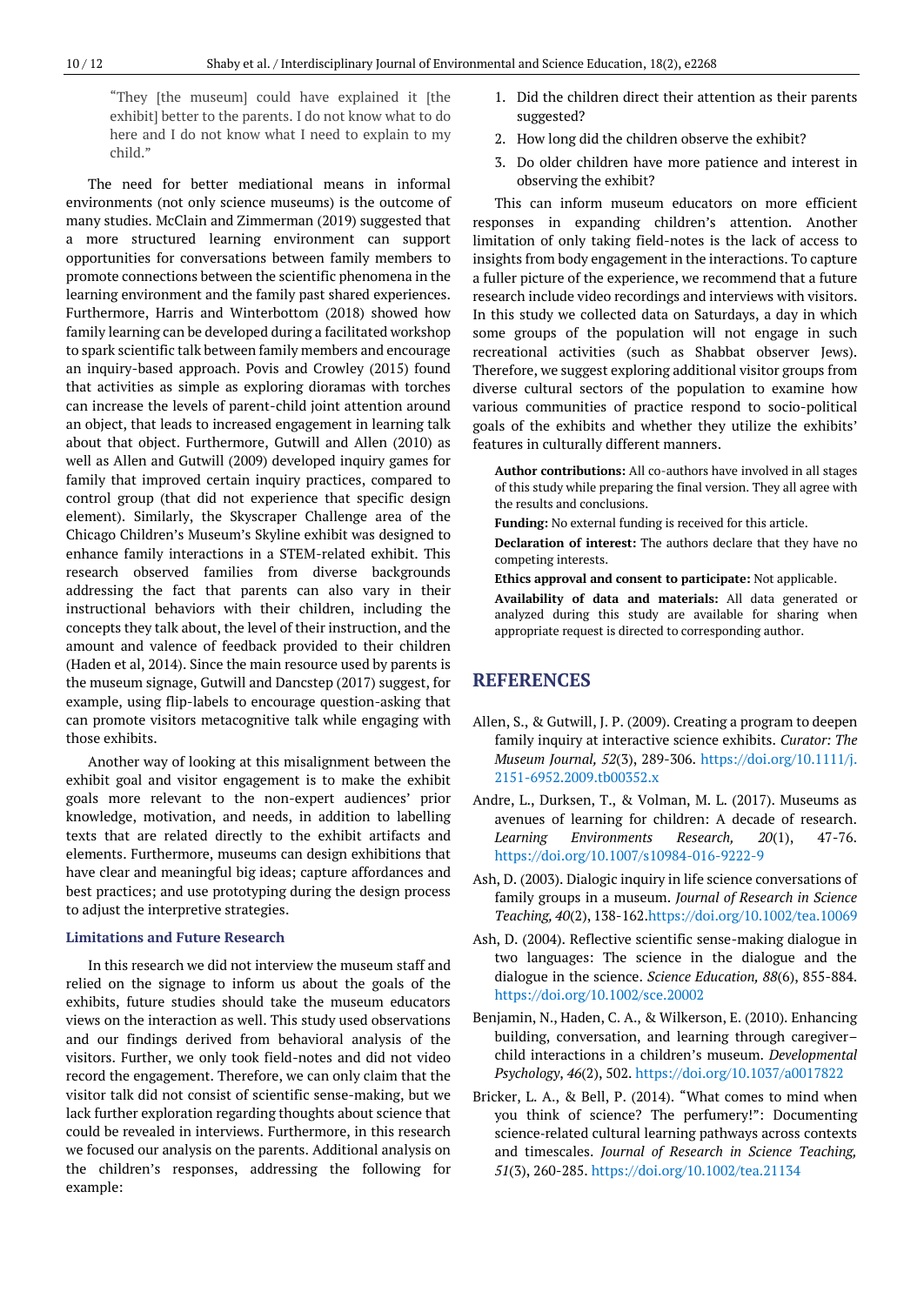- Callanan, M. A., & Jipson, J. L. (2001). Children's developing scientific literacy. In Crowley, K., Schunn, C. D., & Okada, T. (Eds.), *Designing for science: Implications from everyday, classroom, and professional settings* (pp. 19-43). Routledge.
- Callanan, M. A., Legare, C. H., Sobel, D. M., Jaeger, G. J., Letourneau, S., McHugh, S. R., Willard, A., Brinkman, A., Finiasz, Z., Rubio, E., Barnett, A., Gose, R., Martin, J. L., Meisner, R., & Watson, J. (2020). Exploration, explanation, and parent–child interaction in museums. *Monographs of the Society for Research in Child Development, 85*(1), 7-137. <https://doi.org/10.1111/mono.12412>
- Callanan, M. A., Siegel, D. R., & Luce, M. R. (2007). Conventionality in family conversations about everyday objects. *New Directions for Child and Adolescent Development, 115*, 83-97. <https://doi.org/10.1002/cd.184>
- Corbin, J. S., & Strauss, A. A. 2008. *Basics of qualitative research: Techniques and procedures for developing grounded theory*. SAGE. <https://doi.org/10.4135/9781452230153>
- Crowley, K., & Jacobs, M. (2002). Building islands of expertise in everyday family activity. In G. Leinhardt, K. Crowley, & K. Knutson (Eds.), *Learning conversations in museums* (pp. 333-356). Lawrence Erlbaum Associates.
- Crowley, K., Callanan, M. A., Jipson, J. L., Galco, J., Topping, K., & Shrager, J. (2001). Shared scientific thinking in everyday parent‐child activity. *Science Education, 85*(6), 712-732. <https://doi.org/10.1002/sce.1035>
- Degotardi, S., Johnston, K., Little, H., Colliver, Y., & Hadley, F. (2019). "This is a learning opportunity": How parent–child interactions and exhibit design foster the museum learning of prior-to-school aged children. *Visitor Studies, 22*(2), 171- 191. <https://doi.org/10.1080/10645578.2019.1664849>
- Diamond, J. (1986). The behavior of family groups in science museums. *Curator: The Museum Journal, 29*(2), 139-154. <https://doi.org/10.1111/j.2151-6952.1986.tb01434.x>
- Eberbach, C., & Crowley, K. (2017). From seeing to observing: How parents and children learn to see science in a botanical garden. *Journal of the Learning Sciences, 26*(4), 608-642. <https://doi.org/10.1080/10508406.2017.1308867>
- Ellenbogen, K. M., Luke, J. J., & Dierking, L. D. (2004). Family learning research in museums: An emerging disciplinary matrix? *Science Education, 88*(S1), S48-S58. <https://doi.org/10.1002/sce.20015>
- Fender, J. G., & Crowley, K. (2007). How parent explanation changes what children learn from everyday scientific thinking. *Journal of Applied Developmental Psychology, 28*, 189-210.<https://doi.org/10.1016/j.appdev.2007.02.007>
- Gutwill, J. P., & Allen, S. (2010). Facilitating family group inquiry at science museum exhibits. *Science Education, 94*(4), 710-742. <https://doi.org/10.1002/sce.20387>
- Gutwill, J. P., & Dancstep, T. (2017). Boosting metacognition in science museums: Simple exhibit label designs to enhance learning. *Visitor Studies, 20*(1), 72-88. <https://doi.org/10.1080/10645578.2017.1297132>
- Haden, C. A., Jant, E. A., Hoffman, P. C., Marcus, M., Geddes, J. R., & Gaskins, S. (2014). Supporting family conversations and children's STEM learning in a children's museum. *Early Childhood Research Quarterly, 29*(3), 333-344. <https://doi.org/10.1016/j.ecresq.2014.04.004>
- Harris, E., & Winterbottom, M. (2018). 'Why do parrots talk?'co-investigation as a model for promoting family learning through conversation in a natural history gallery. *Journal of Biological Education, 52*(1), 89-100. <https://doi.org/10.1080/00219266.2017.1408934>
- Jant, E. A., Haden, C. A., Uttal, D. H., & Babcock, E. (2014). Conversation and object manipulation influence children's learning in a museum. *Child Development, 85*(5), 2029- 2045. <https://doi.org/10.1111/cdev.12252>
- Leichtman, M. D., Camilleri, K. A., Pillemer, D. B., Amato-Wierda, C. C., Hogan, J. E., & Dongo, M. D. (2017). Talking after school: Parents' conversational styles and children's memory for a science lesson. *Journal of Experimental Child Psychology, 156*, 1-15. [https://doi.org/10.1016/j.jecp.2016.](https://doi.org/10.1016/j.jecp.2016.11.002) [11.002](https://doi.org/10.1016/j.jecp.2016.11.002)
- Lincoln, Y. G., & Guba, E. G. (1985). *Naturalistic inquiry*. SAGE. [https://doi.org/10.1016/0147-1767\(85\)90062-8](https://doi.org/10.1016/0147-1767(85)90062-8)
- McClain, L. R., & Zimmerman, H. T. (2014). Prior experiences shaping family science conversations at a nature center. *Science Education, 98*(6), 1009-1032. [https://doi.org/10.](https://doi.org/10.1002/sce.21134) [1002/sce.21134](https://doi.org/10.1002/sce.21134)
- McClain, L. R., & Zimmerman, H. T. (2019). Family connections to local science issues: how scientists use questions to engage families in personally-relevant learning during science-themed workshops. *International Journal of Science Education, Part B, 9*(2), 154-170. <https://doi.org/10.1080/21548455.2019.1584419>
- National Research Council. (2000). *From neurons to neighborhoods: The science of early child development*. National Academy Press.
- National Research Council. (2009). *Learning science in informal environments: People, places, and pursuits*. National Academies Press.
- Pagano, L. C., Haden, C. A., & Uttal, D. H. (2020). Museum program design supports parent–child engineering talk during tinkering and reminiscing. *Journal of Experimental Child Psychology, 200*, 104944. [https://doi.org/10.1016/j.](https://doi.org/10.1016/j.jecp.2020.104944) [jecp.2020.104944](https://doi.org/10.1016/j.jecp.2020.104944)
- Pattison, S. A., Ewing, S., & Frey, A. K. (2012). Testing the impact of a computer guide on visitor learning behaviors at an interactive exhibit. *Visitor Studies, 15*(2), 171-185. <https://doi.org/10.1080/10645578.2012.715010>
- Povis, K. T., & Crowley, K. (2015). Family learning in objectbased museums: The role of joint attention. *Visitor Studies, 18*(2), 168-182. [https://doi.org/10.1080/10645578.2015.](https://doi.org/10.1080/10645578.2015.1079095) [1079095](https://doi.org/10.1080/10645578.2015.1079095)
- Riedinger, K., & Taylor, A. (2019). Leveraging parent chaperones to support youths' learning during an out-ofschool field trip to a marine science field station. In Fauville, G., Payne, D. L., Marrero, M. E., Lantz-Andersson, A., & Crouch, F. (Eds.), *Exemplary practices in marine science education A resource for practitioners and researchers*